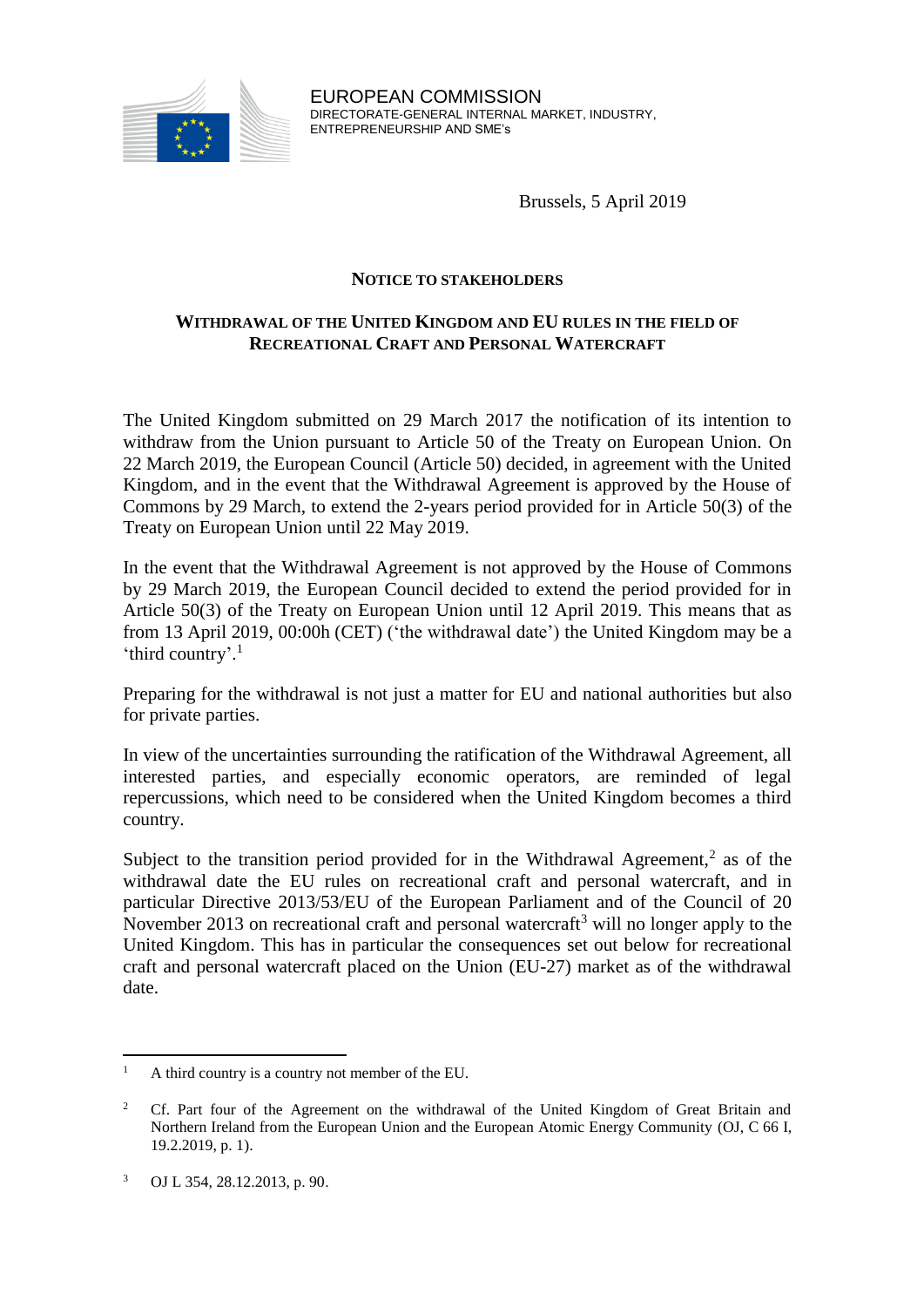This notice should be read in conjunction with the *"Notice to stakeholders – withdrawal of the United Kingdom and EU rules in the field of industrial products"* of 22 January 2018<sup>4</sup> and the related *"Questions and Answers"* document of 1 February 2019.<sup>5</sup>

## **1. ASSIGNMENT OF THE UNIQUE CODE OF THE MANUFACTURER – GENERAL REQUIREMENTS**

Annex I.A.2.1 of Directive 2013/53/EU requires each watercraft to be marked with an identification number including, inter alia, a "*unique code of the manufacturer assigned by the national authority of the Member State*."

Commission Implementing Regulation (EU) 2017/1 of 3 January 2017 on procedures for watercraft identification<sup>6</sup> provides that the unique code of the manufacturer is assigned by Member State authorities or authorised national bodies.<sup>7</sup>

Manufacturers established in a Member State shall apply for the assignment of the unique code to the national authority or national body in the Member State in which they are established.<sup>8</sup>

Manufacturers established in a third country shall apply to the national authority or national body in the Member State in which they intend to place the watercraft on the market. The application shall be made only in one Member State.<sup>9</sup>

Watercraft placed on the Union (EU-27) market before the withdrawal date with a UK-granted unique code of the manufacturer can continue to be made available in the EU-27 market or remain in use after the withdrawal date.

However, it will no longer be possible to place on the market watercraft bearing a UK-granted unique code of the manufacturer as of the withdrawal date. The manufacturers concerned should therefore obtain a new unique code from an EU-27 Member State.

## **1.1. Consequences for manufacturers established in the UK with the unique code of the manufacturer assigned by the UK authorities**

Manufacturers established in the UK who currently have the unique code of the manufacturer assigned by the UK authorities and who intend to place their products on the EU-27 market as of the withdrawal date will be considered as manufacturers established in a third country. They will therefore have to apply for the assignment of a new unique code of the manufacturer to the

 $\overline{4}$ [https://ec.europa.eu/info/sites/info/files/file\\_import/industrial\\_products\\_en\\_1.pdf.](https://ec.europa.eu/info/sites/info/files/file_import/industrial_products_en_1.pdf)

<sup>&</sup>lt;sup>5</sup> [https://ec.europa.eu/info/sites/info/files/qa\\_brexit\\_industrial\\_products\\_en.pdf.](https://ec.europa.eu/info/sites/info/files/qa_brexit_industrial_products_en.pdf)

 $^6$  OJ L 1, 4.1.2017, p. 1.

<sup>7</sup> Articles 4 and 5 of Commission Implementing Regulation (EU) 2017/1.

<sup>8</sup> Article 6 of Commission Implementing Regulation (EU) 2017/1.

<sup>9</sup> Article 7 of Commission Implementing Regulation (EU) 2017/1.